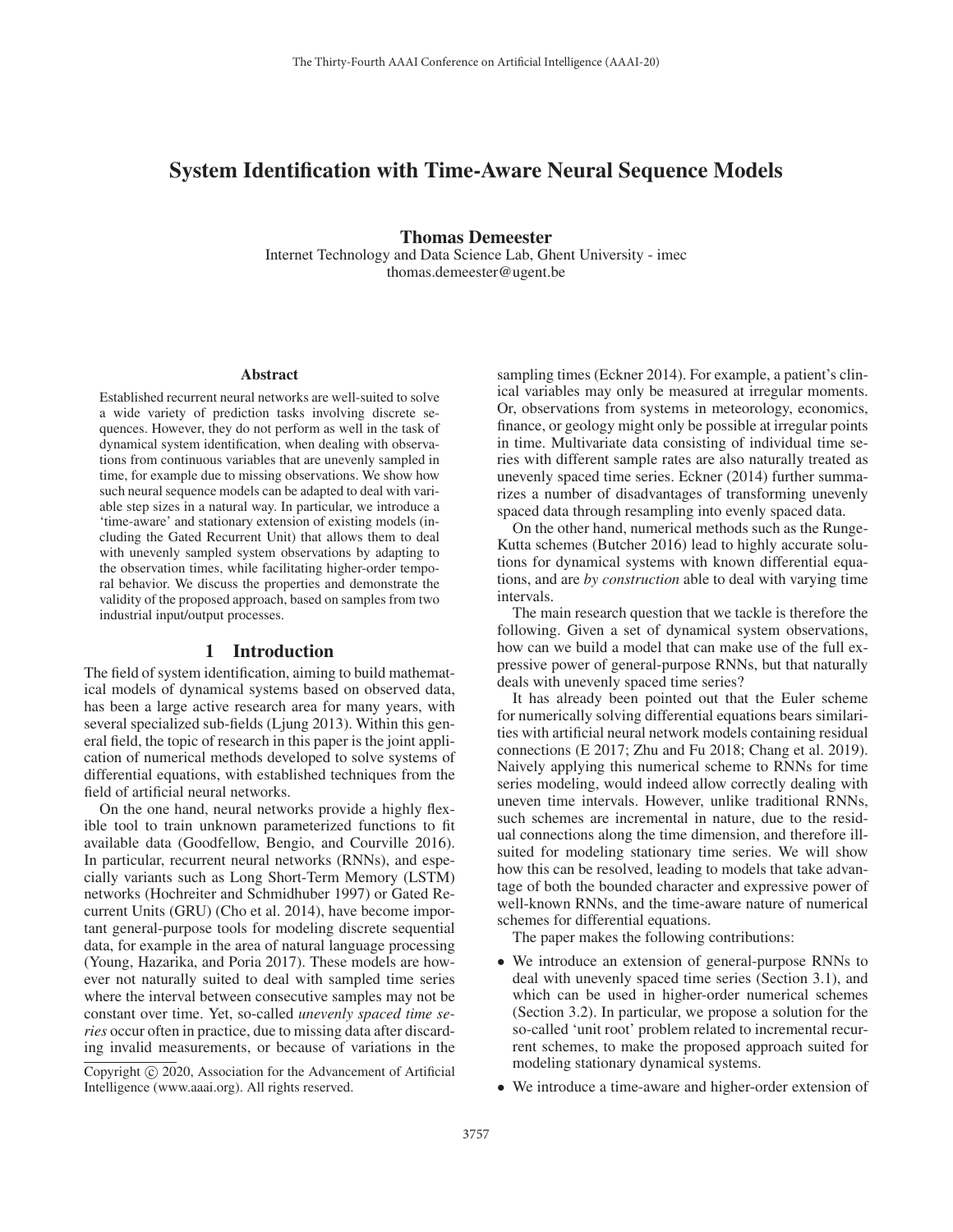the Gated Recurrent Unit and Antisymmetric RNN (Section 3.3).

• We provide insights into the introduced models with experiments on data from two industrial input/output systems (Section 4). The code required to run the presented experiments is publicly available<sup>1</sup>.

# 2 Related Work

This work is situated in between the fields of system identification, numerical techniques for differential equations, and deep neural networks. We refer the reader to standard works in these areas (Ljung 2013; Butcher 2016; Goodfellow, Bengio, and Courville 2016), and focus in the following paragraphs on specifically related works.

System Identification with Neural Networks More than two decades ago, Wang and Lin (1998) introduced 'Runge Kutta Neural Networks', to predict trajectories of timeinvariant ODEs with unknown right-hand side. Their core idea of combining neural networks and Runge-Kutta schemes still applies to the underlying work.

Several authors have recently put forward techniques for learning to compose partial differential equations from data. Rudy et al. (2017) presented an efficient method to select fitting nonlinear terms, from a library of potential candidate functions and their derivatives. Raissi and Kariadakis (2018) proposed to use Gaussian Processes for learning system parameters, to balance model complexity and data fitting. Raissi (2018) introduced another interesting approach whereby two neural network models are simultaneously trained to model the solution as well as the right-hand side of unknown partial differential equations.

Rudy, Kutz, and Brunton (2019) presented a new paradigm on system identification from noisy data. Rather than assuming ideal trajectories, they proposed simultaneously predicting the measurement noise on the training data, while learning the system dynamics. For the latter, they used multilayer feed-forward neural networks in a Runge-Kutta scheme, which allows dealing with non-uniform timesteps. They provided results on well-known autonomous dynamical systems including the chaotic Lorenz system and double pendulum. We focus on the use of general-purpose recurrent neural networks, which allow modeling input/output systems. Their ideas on predicting the measurement noise can however be applied in our setting, which provides an interesting future research direction.

Ayed et al. (2019) proposed a general model for continuous state-space dynamics, based on the adjoint state method, and with the explicit Euler scheme for stepping through time. As in most of the related work mentioned above, they focus on initial-value problems, while we target input/output systems. Importantly, their model is able to capture the entire state dynamics even if these are only partly observed. In our work, we also consider systems for which the entire state is not captured by the observations alone, an ideal setting for RNNs which maintain a hidden state through time.

1 https://github.com/tdmeeste/TimeAwareRNN

The work by Zhu et al. (2017) is related to our work in the endeavor to extend RNN models with temporal information. They propose the Time-LSTM, engineered for applications in the context of recommendation engines. Its so-called 'time gates' are designed to model intervals over time, to capture users' short- and long-term interests.

The use of RNNs in modeling time series with missing data was explored by Che et al. (2018). More in particular, they leveraged 'informative missingness', the fact that patterns of missing values are often correlated with the target labels. They introduced the GRU-D, an extension of the GRU with a mask indicating which input variables are missing, as well as as a decay mechanism to model the fading influence of missing variables over time.

Recent Advances in Machine Learning The successful use of neural networks in the field of dynamical systems, has in turn inspired some recent developments in the area of deep learning.

E (2017) shared ideas on using dynamical systems to model high-dimensional nonlinear functions in machine learning, pointing out the link between the Euler scheme and deep residual networks.

Zhu and Fu (2018) started from the same link, in the area of image recognition, and suggested to extend the residual building blocks by multi-stage blocks, whereby suitable coefficients are learned jointly with the model (rather than relying on existing Runge-Kutta schemes).

Recently, Chen et al. (2018) introduced *Neural ODEs*, a new family of neural networks where the output is computed using a black-box ODE solver (which could involve explicit Runge-Kutta methods, or even more stable implicit methods). They provide proof-of-concept experiments on a range of applications. These include the 'continuous depth' setting, where ODE solvers (including a Runge-Kutta integrator) are shown to be able to replace residual blocks for a simple image classification task. They also discuss the 'continuous time' setting, and propose a generative time-series model. That model represents the considered time series, which may be unevenly spaced in time, as latent trajectories. These are initialized by encoding the observed time series using an RNN, and can be generated by the ODE solver at arbitrary points forwards or backwards in time. Training of the generative model is done as a variational auto-encoder. The complementary value of our work is in the fact that we provide an input/output dynamical systems formulation, and we believe that our extension from discrete RNNs to time-aware RNNs for dynamical systems makes it straightforward to apply.

Chang et al. (2019) introduced the Antisymmetric RNN (henceforth written ASRNN), again based on knowledge of the Euler scheme for dynamical systems. The use of an anti-symmetric hidden-to-hidden weight matrix in the incremental recurrent scheme (as well as a small diffusion term), ensured stability of the system. They demonstrated their model's ability to capture long-term dependencies, for a number of image recognition tasks cast as sequence classification problems. What's more, the ASRNN model is naturally suited for modeling unevenly sampled time series: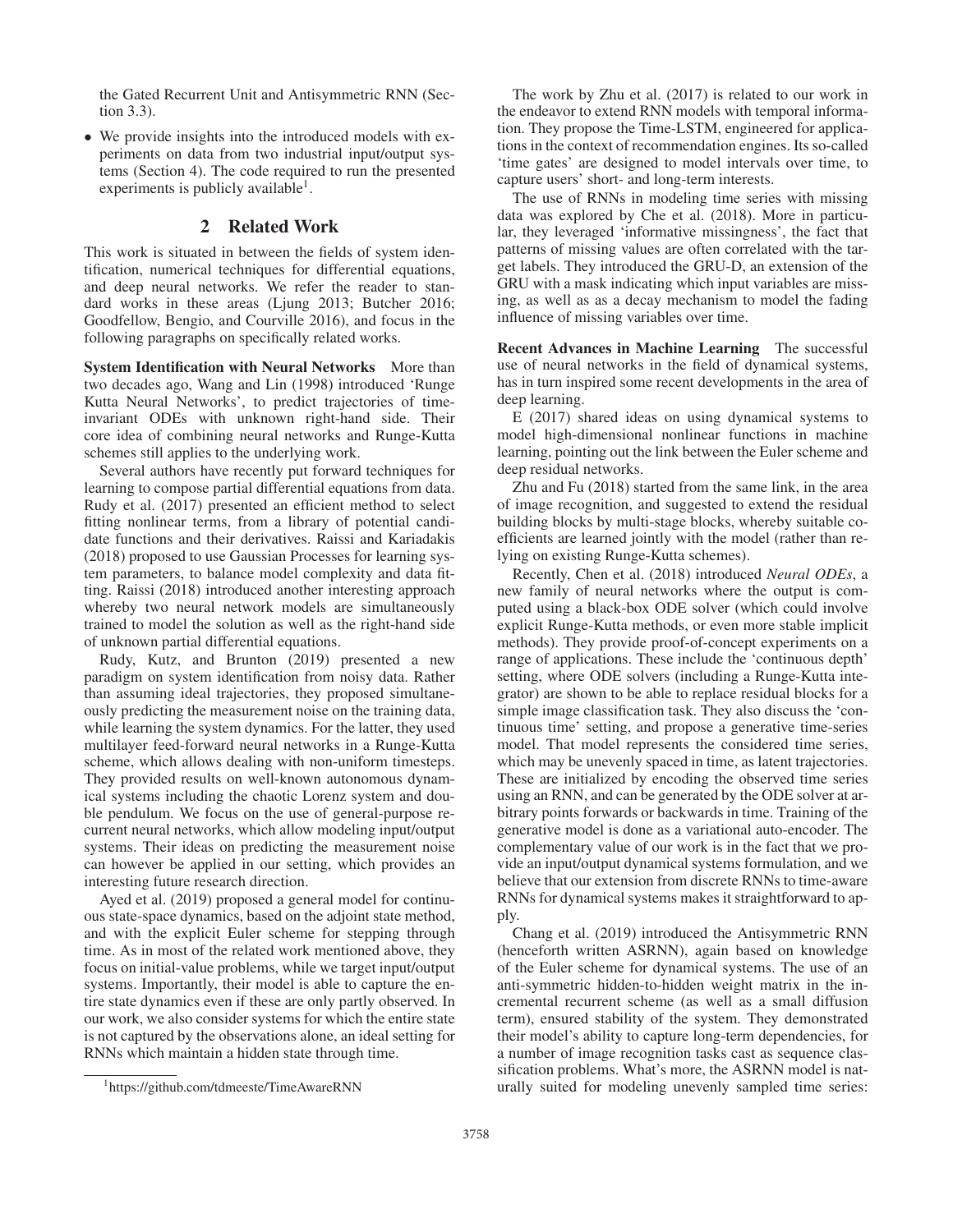while Chang et al. view the step size as a fixed hyperparameter to be tuned during model selection, it can just as well be used as the actual time step, which we will further describe in Section 3.3. We will adapt the ASRNN to become better suited for modeling stationary systems.

Finally, we want to point out that our use of the term 'higher-order' models, refers to the order of the corresponding Runge-Kutta method. The term 'higher order neural networks' has also been used for neural network layers with multiplicative, rather than additive, combinations of features at the input (Zhang 2012). Also, 'higher order recurrent neural networks' may refer to RNNs where the current hidden state has access to multiple previous hidden states, rather than only the last one.

# 3 Time-Aware RNNs

After a general treatment on adapting recurrent neural networks to deal with unevenly spaced data (Section 3.1), we show how to use such models in higher-order Runge-Kutta schemes (Section 3.2), and introduce the higher-order timeaware extensions for the GRU and ASRNN (Section 3.3).

### 3.1 RNNs and ODEs

An RNN that models a discrete sequence of  $N$  inputs  ${x_n}_{n=1}^N$  and outputs  ${y_n}_{n=1}^N$ , can generally be described as follows as follows

$$
h_n = f_{RNN}(x_n, h_{n-1})
$$
  
\n
$$
y_n = g(h_n)
$$
 (1)

The quantity  $h_n$  is called the hidden state at time step  $n$ , and is obtained by combining the input  $x_n$  with the hidden state  $h_{n-1}$  from the previous time step through the cell function  $f_{RNN}$ , which contains the recurrent cell's trainable parameters. The initial hidden state  $h_0$  can be fixed to the zero vector, or trained with the model parameters. The output function **g**, which converts the hidden state  $h_n$  to the output  $y_n$ , is typically a basic neural network designed for classification or regression, depending on the type of output data. The nature of the recurrent network is determined by  $f_{RNN}$ . It could be for instance an Elman RNN (Elman 1990) or a GRU. Variations to Eq. (1) are possible, for example for an LSTM where an additional internal cell state is passed between time steps.

Now consider an unknown continuous-time dynamical system, with inputs  $x(t)$  and outputs  $y(t)$  at time t. These do not necessarily cover the entire state space, as argued in (Ayed et al. 2019). We therefore explicitly introduce the state variable  $h(t)$  which, when observed at one point in time, allows determining the future system behavior, provided the system equations and future inputs are known. Many dynamical systems in science and technology can be described by an n'th order ordinary differential equation (ODE) (Coddington and Levinson 1955). Assuming this holds for the considered system, its system equations can be reduced to a first-order ODE in the <sup>n</sup>-dimensional state variable *h*

$$
\frac{d\mathbf{h}(t)}{dt} = \mathbf{F}\big(\mathbf{x}(t), \mathbf{h}(t)\big) \n\mathbf{y}(t) = \mathbf{G}(\mathbf{h}(t))
$$
\n(2)

whereby **G** represents a mapping from the latent state space to the output space. We assume time-invariant systems, i.e., the system equations only indirectly depend on the time, through the state  $h(t)$  and a potential source  $x(t)$ .<br>If we discretize time into a sequence  $\{t_n\}_{n=0}^N$ , with po-

tentially irregular step sizes  $\delta_n = (t_{n+1} - t_n)$ , and make use of the differential form of the derivative over a single time step, we can discretize the system equations as

$$
h_{n+1} = h_n + \delta_n F(x_n, h_n)
$$
  
\n
$$
y_{n+1} = G(h_{n+1})
$$
\n(3)

in which  $h_n$  is shorthand for  $h(t_n)$  and similarly for the other quantities.

Because of the similarities between the ODE discretization formulation (Eq. (3)) and the standard RNN formulation (Eq. (1)), we will be able to use RNNs to model the system equations from the considered unknown system. However, there are two important differences between both formulations.

**Predicting 'current' vs. 'next' output** First of all, where the RNN allows predicting the output  $y_n$  from the input  $x_n$ at the *same* position in the sequence (combined with the previous state  $h_{n-1}$ ), Eq. (3) only allows predicting the output  $y_{n+1}$  at the *next* time step  $t_{n+1}$ , given the input and state at the current time step  $t_n$ . For evenly sampled data, shifting the entire output sequence over one position still allows training a model that predicts the output  $y_n$  at the same point in time as the input  $x_n$  while using a valid ODE discretization scheme. This is no longer possible for unevenly spaced data. However, our preliminary experiments on the considered datasets (see Section 4) show very little difference in prediction effectiveness, if we train a model that predicts either  $y_{n+1}$  or  $y_n$  from  $x_n$  (in the evenly spaced case). Yet, it should be implemented with care in the case of irregular spacing, to avoid ending up with incorrect discretization schemes.

**Stationarity** Secondly, the trainable function *F* in Eq. (3) is only responsible for the 'residual' part besides *h*<sub>n</sub> when is only responsible for the 'residual' part besides  $h_n$  when calculating  $h_{n+1}$ . In other words the term  $h_n$  acts as a skin calculating  $h_{n+1}$ . In other words, the term  $h_n$  acts as a skip connection. Such skip connections form a key element in deep residual neural networks which have been highly successful for image recognition tasks (He et al. 2016). However, in the time dimension they can have unwanted side effects. Naively extending a standard RNN with cell function  $f_{RNN}$  to deal with uneven time steps according to the Euler scheme, yields the following update equation

$$
h_{n+1} = h_n + \delta_n f_{RNN}(x_n, h_n)
$$
 (4)

Consider for example an LSTM, its cell function bounded between  $-1$  and  $+1$ . When starting from a zero initial state, the bounds of the state  $h_n$  after n time steps become  $\pm \sum_{\nu=0}^{n-1} \delta_{\nu}$ , or approximately  $\pm n \mu_{\delta}$ , with  $\mu_{\delta}$  the average step size. This does not necessarily lead to numerical problems, but a model with a potentially linearly growing state is ill-suited for modeling stationary time series. As will be demonstrated in Section 4, it leads to sub-optimal results.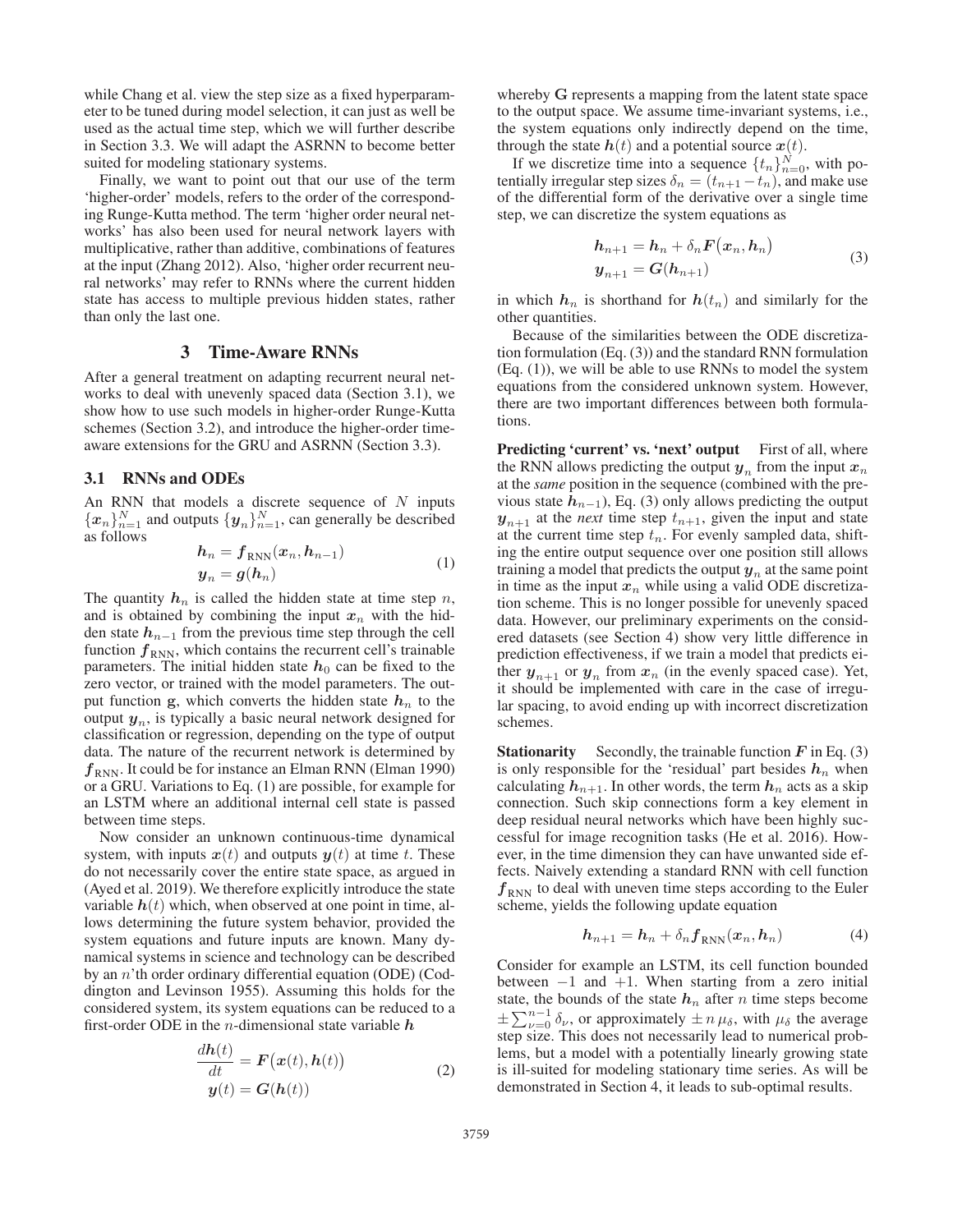A similar problem arises for the well-studied discretetime stochastic process of first order defined by

$$
h_{n+1} = h_n + \epsilon_n \tag{5}
$$

with  $\epsilon_n$  a serially uncorrelated zero-mean stochastic process with constant variance. The 'unit root' is a solution to the process' characteristic equation. It leads to a trend in the mean, and hence a non-stationary process (Guidolin and Pedio 2018). However, the 'differenced time series'  $\Delta h_{n+1} = h_{n+1} - h_n = \epsilon_n$  no longer has this unit root, and is stationary.

Our update equation (4) similarly suffers from the unit root problem. We can therefore apply the idea of the differenced time series, but at the same time need to adhere to the general scheme (3) to correctly deal with variable sample intervals. We hence propose to use the following function *F* in system equation (3)

$$
F(x,h) = \frac{1}{\mu_{\delta}} (f_{RNN}(x,h) - h)
$$
 (6)

with  $\mu_{\delta}$  again denoting the average step size. The first-order update equation for the state can then be written as

$$
\boldsymbol{h}_{n+1} = \big(1-\frac{\delta_n}{\mu_\delta}\big)\boldsymbol{h}_n + \frac{\delta_n}{\mu_\delta} \boldsymbol{f}_{\mathrm{RNN}}(\boldsymbol{x}_n,\boldsymbol{h}_n)
$$

The unit root introduced by the term  $h_n$  in Eq. (4) has indeed disappeared because the expected value of  $(1 - \delta_n/\mu_\delta)$ is zero. Note that unlike  $\epsilon_n$  in Eq. (5), the RNN cell function in Eq. (4) is no zero-mean stochastic process, nor are its consecutive outputs uncorrelated. There is therefore no theoretical guarantee that the resulting model will be stationary. However, the neural network no longer has to explicitly 'learn' how to compensate for the unit root problem induced by the skip connection, and we hypothesize that it is therefore more naturally suited to deal with stationary data. For simplicity, in the remainder this will be called the 'stationary' formulation, in contrast to the incremental models with the unit root, for simplicity denoted as the 'non-stationary' one.

Combining equations (3) and (6) results in an *extension* of the standard RNN scheme towards unevenly spaced time series, in the sense that for evenly spaced samples ( $\delta_n$  =  $\mu_{\delta}$ ) they reduce to the standard RNN in Eq. (1), or strictly speaking, one applied to predicting  $y_{n+1}$  from  $x_n$  and  $h_n$ .

Note that the sample rate at inference time might not entirely correspond to  $\mu_{\delta}$ , leading to a remnant of the unit root effect. Our experimentation indicates that this is less of a problem than for instance the presence of outliers (i.e., occasionally very large gaps between consecutive samples).

#### 3.2 Higher Order Neural Sequence Models

A well-known family of higher order iterative ODE methods are the explicit Runge-Kutta methods (Butcher 2016). Applying an s-stage Runge-Kutta method to the ODE in Eq. (2) leads to the update equation

$$
\boldsymbol{h}_{n+1} = \boldsymbol{h}_n + \delta_n \sum_{i=1}^s b_i \boldsymbol{k}_i \tag{7}
$$

Table 1: Non-zero coefficients of selected explicit Runge-Kutta methods.

| NAME (order) | c <sub>2</sub> | $c_3$ | $c_4$ | b <sub>1</sub> | b <sub>2</sub> | $b_3$ | $b_4$ | $a_{21}$ | $a_{31}$ | $a_{32}$ | $a_{43}$ |
|--------------|----------------|-------|-------|----------------|----------------|-------|-------|----------|----------|----------|----------|
| EULER(1)     |                |       |       |                |                |       |       |          |          |          |          |
| MIDPOINT (2) | 1/2            |       |       |                |                |       |       | 1/2      |          |          |          |
| KUTTA3(3)    | 1/2            |       |       | 1/6            | 2/3            | 1/6   |       | 1/2      | - 1      |          |          |
| RK4(4)       | 1/2            | 1/2   |       | 1/6            | 1/3            | 1/3   | 1/6   | 1/2      |          | 1/2      |          |

where  $k_1, \ldots, k_s$  are found recursively over s stages, as

$$
k_1 = F(x_n, h_n)
$$
  
\n
$$
k_i = F\Big(x(t_n + c_i\delta_n), h_n + \delta_n \sum_{j=1}^{i-1} a_{ij}k_j\Big), i \in \{2, \ldots, s\}
$$

for predefined values of the coefficients  $b_i$ ,  $c_i$ , and  $a_{ij}$ . The error in predicting  $h_{n+1}$  from a correct  $h_n$  is called the *local truncation error*. A Runge-Kutta method of order  $p$  denotes a method where the local truncation error is of the order  $\mathcal{O}(\delta^{p+1})$ . The coefficients for a number of well-known methods are listed in Table 1. For these methods, the number of stages equals their order. The update scheme initially proposed in Eq. (3) corresponds to Euler's method (EULER), the simplest Runge-Kutta method. We further consider the second-order Explicit Midpoint method (MIDPOINT), Kutta's third order method (KUTTA3), and the classical fourth-order Runge-Kutta method (RK4).

If the function  $F$  is differentiable, the model can be trained by backpropagating the gradient of the loss on the predicted output through the considered sequence, and within each time step, through the stages of the considered Runge-Kutta update scheme. Existing RNN models  $f_{RNN}$ can hence be directly extended towards higher-order models that are suited for unevenly spaced data, by combining the proposed function  $F(x, h)$  in Eq. (6) with the Runge-Kutta update equation (7).

Some recent works have already applied numerical ODE methods in combination with neural networks to model dynamical systems (Chen et al. 2018; Rudy, Kutz, and Brunton 2019). However, they do not investigate input/output systems, the focus of this work. An important restriction to the use of higher-order methods for input/output systems, is the fact that the inputs  $x$  may be only available under the form of samples  $\{\boldsymbol{x}(t_n)\}_{n=1}^N$ . A valid Runge-Kutta update scheme<br>however requires evaluating the input  $\boldsymbol{x}(t_n + c_0 \delta_n)$  at interhowever requires evaluating the input  $x(t_n + c_i \delta_n)$  at intermediate points in time (as per Eq. (7)). As shown experimentally in Section 4, this can be achieved through interpolation, but the approximation may counteract the effectiveness of higher-order methods. Another approach is to build a generative higher-order model for the input as well, which will be explored in future work.

#### 3.3 Time-Aware GRU and ASRNN

To make the results from the previous sections more tangible, we write out the proposed time-aware extension for the GRU cell and for the ASRNN.

The cell function  $f_{\text{GRU}}$  for the GRU (Cho et al. 2014),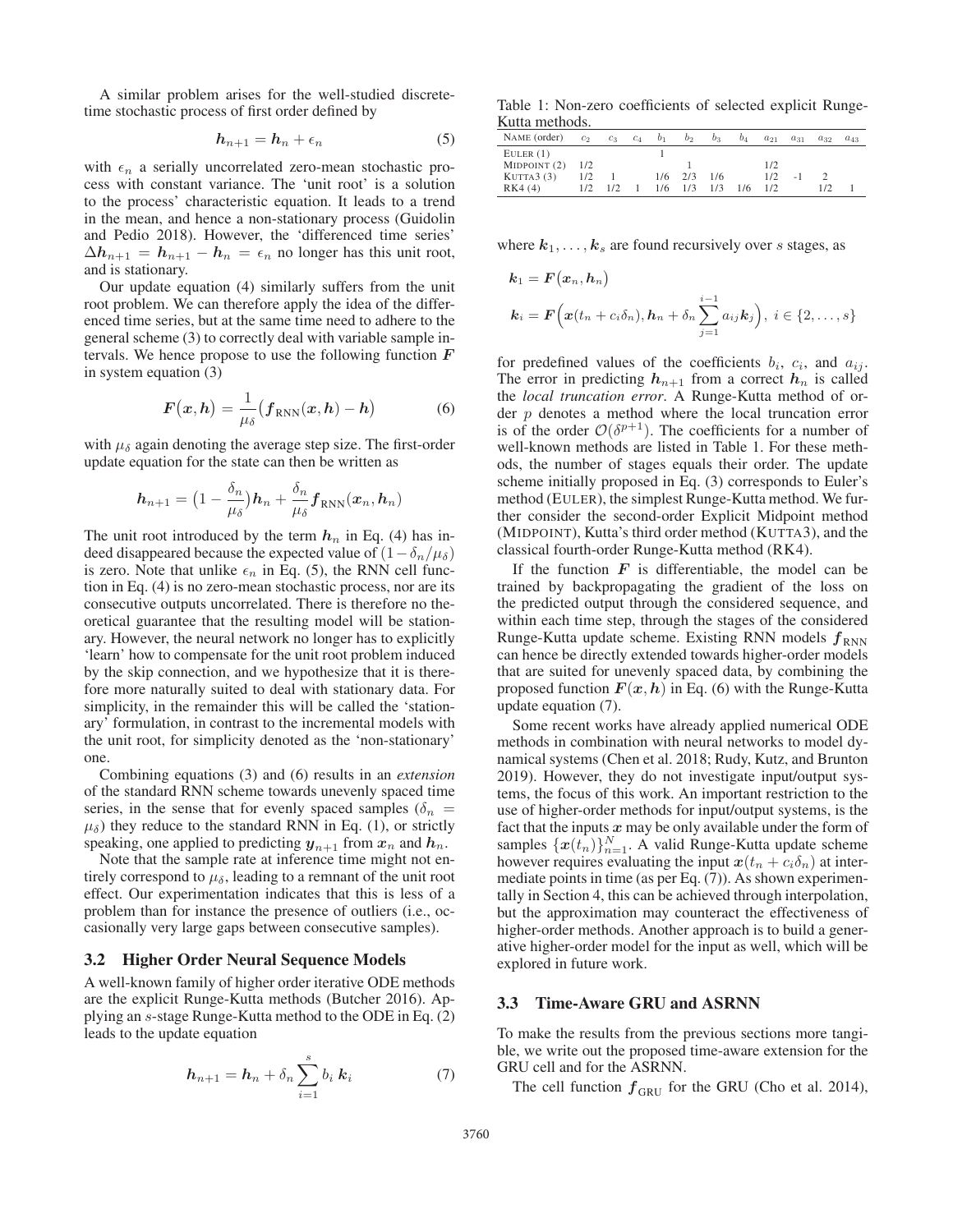cast for the formulation  $h_{n+1} = f_{GRU}(x_n, h_n)$ , is given by

$$
\boldsymbol{f}_{\text{GRU}} = (1 - \boldsymbol{z}_n) \odot \tanh \left( W_h \boldsymbol{x}_n + U_h (\boldsymbol{r}_n \odot \boldsymbol{h}_n) + b_h \right) + \boldsymbol{z}_n \odot \boldsymbol{h}_n
$$

in which  $\odot$  represents elementwise multiplication. The auxiliary vectors  $z_n$  and  $r_n$  are called the 'gates'

$$
z_n = \sigma(W_z x_n + U_z h_n + b_z)
$$
  

$$
r_n = \sigma(W_r x_n + U_r h_n + b_r)
$$

with  $\sigma(.)$  the sigmoid function. With the hidden state dimension  $k_h$  and input size  $k_x$ , the trainable parameters are given by the weight matrices  $W_h, W_z, W_r \in \mathbb{R}^{k_h \times k_x}$ ,  $U_h, U_z, U_r \in \mathbb{R}^{k_h \times k_h}$ , and biases  $b_h, b_z, b_r \in \mathbb{R}^{k_h}$ . Applying Eq. (6) to avoid the unit root, yields for the time-aware GRU

$$
F(\boldsymbol{x}_n, \boldsymbol{h}_n) = \frac{1}{\mu_{\delta}} (\boldsymbol{f}_{\text{GRU}}(\boldsymbol{x}_n, \boldsymbol{h}_n) - \boldsymbol{h}_n)
$$
  
= 
$$
\frac{\tilde{\boldsymbol{z}}_n}{\mu_{\delta}} \odot \left( \tanh \left( W_h \boldsymbol{x}_n + U_h (\boldsymbol{r}_n \odot \boldsymbol{h}_n) + b_h \right) - \boldsymbol{h}_n \right)
$$

whereby for convenience  $(1-z_n)$  is replaced by a new gate  $\tilde{z}_n$ . The function  $F(x_n, h_n)$  is to be used with Eq. (3) for the first-order scheme, or with Eq. (7) for its higher-order counterparts. These equations retain the expressiveness and amount of trainable parameters from the original GRU cell, but remain valid for unevenly spaced data without inducing the unit root problem, and can be used in higher-order schemes. In Section 4, the non-stationary formulation from Eq. (4), i.e.,  $F = f_{GRU}$ , will be used as a baseline, to underline the importance of avoiding the unit root.

As a second example, we consider the gated ASRNN introduced by Chang et al. (2019). Its cell function  $f_{\rm ASRNN}$ can be written as

$$
f_{\text{ASRNN}} = z_n \odot \tanh\big(W_h x_n + A h_n + b_h\big)
$$
  
with the gate  $z_n = \sigma\big(W_z x_n + A h_n + b_z\big)$ 

The hidden-to-hidden matrix  $A \in \mathbb{R}^{k_h \times k_h}$  can be written as  $A = (W_h - W_h^T - \gamma I)$ . It corresponds to an antisymmetric matrix (i.e., the difference between a weight matrix  $W_h$  and its transpose  $W_h^T$ ), with a small negative value on the diagonal (indicated by the non-negative 'diffusion' parameter  $\gamma$  and unit matrix I) to ensure stability. The original ASRNN formulation follows the incremental (i.e., nonstationary) first-order formulation, with the step size  $\epsilon$  as a hyperparameter for weighting the residual term in the state update equation. We replace it by the actual step size  $\delta_n/\mu_\delta$ (normalized by its mean) to deal with uneven sample times, and keep the scaling factor  $\epsilon$  for tuning the model:

$$
\boldsymbol{h}_{n+1} = \boldsymbol{h}_n + \epsilon \frac{\delta_n}{\mu_\delta} \boldsymbol{f}_{\text{ASRNN}}(\boldsymbol{x}_n, \boldsymbol{h}_n)
$$
(8)

Its stationary counterpart follows from Eq. (3) and Eq. (6)

$$
h_{n+1} = h_n + \frac{\delta_n}{\mu_\delta} \left( \epsilon \, \mathbf{f}_{\text{ASRNN}}(\boldsymbol{x}_n, \boldsymbol{h}_n) - \boldsymbol{h}_n \right) \tag{9}
$$

with straightforward extension to higher-order schemes.

# 4 Experimental Validation

This section presents experimental results on two input/output datasets. The main research questions we want to investigate are (i) what is the impact of unevenly sampled data on prediction results with standard RNNs vs. with their time-aware extension, (ii) how important is the use of state update schemes that avoid the unit root issue, (iii) is there any impact from applying the time-aware models with higher-order schemes, and (iv) how are the output predictions affected while applying such higher-order schemes based only on *sampled* inputs?

After describing the selected datasets (Section 4.1), the model architecture, and the training and evaluation setup (Section 4.2), we describe the experiments and discuss the results (Section 4.3).

#### 4.1 Datasets

We have selected two datasets from STADIUS's Identification Database "DaISy" (De Moor et al. 1997), a well-known database for system identification.

CSTR Dataset We use the *Continuous Stirred Tank Reactor* (CSTR) dataset<sup>2</sup>. It contains evenly sampled observations (10 samples per minute) from a model of an exothermic reaction in a continuous stirred tank reactor. There is a single piecewise constant input signal, the coolant flow, and two output signals, the resulting concentration and temperature. The data was first studied by Lightbody and Irwin (1997), who introduced a basic neural network model in the context of adaptive control of nonlinear systems. It consists of a sequence of in total 7,500 samples, of which we used the first 70% for training, the next 15% for validation, and the last 15% for testing. We used the original dataset for an evenly spaced baseline model, and generated a version with missing data, by randomly leaving out samples with a probability of  $p_{\text{missing}} = 0.50$ . The average interval between consecutive samples is doubled ( $\mu_{\delta} = 0.2$  minutes), but the data now contains gaps up to 13 times the original gap ( $\delta_n \in [0.1, 1.3]$ ). We normalize the input and outputs, by subtracting their respective mean value in the training data, and dividing by the standard deviation.

Winding Dataset We also use the data from a *Test Setup of an Industrial Winding Process*<sup>3</sup> (Winding). It contains a sequence of 2,500 evenly sampled measurements (10 samples per second). The test setup consists of 3 reels, the 'unwinding reel' from which a web is unwinded, after which it goes over a traction reel, and is rewinded onto the 'rewinding reel'. The inputs are the angular speed of the 3 reels, as well as the setpoint current of the motors for the unwinding and rewinding reel, i.e., five inputs in total. The two outputs correspond to measurements of the web's tension in between

<sup>&</sup>lt;sup>2</sup>ftp://ftp.esat.kuleuven.be/pub/SISTA/data/process\_industry/ cstr.dat.gz

<sup>&</sup>lt;sup>3</sup>ftp://ftp.esat.kuleuven.be/pub/SISTA/data/process\_industry/ winding.dat.gz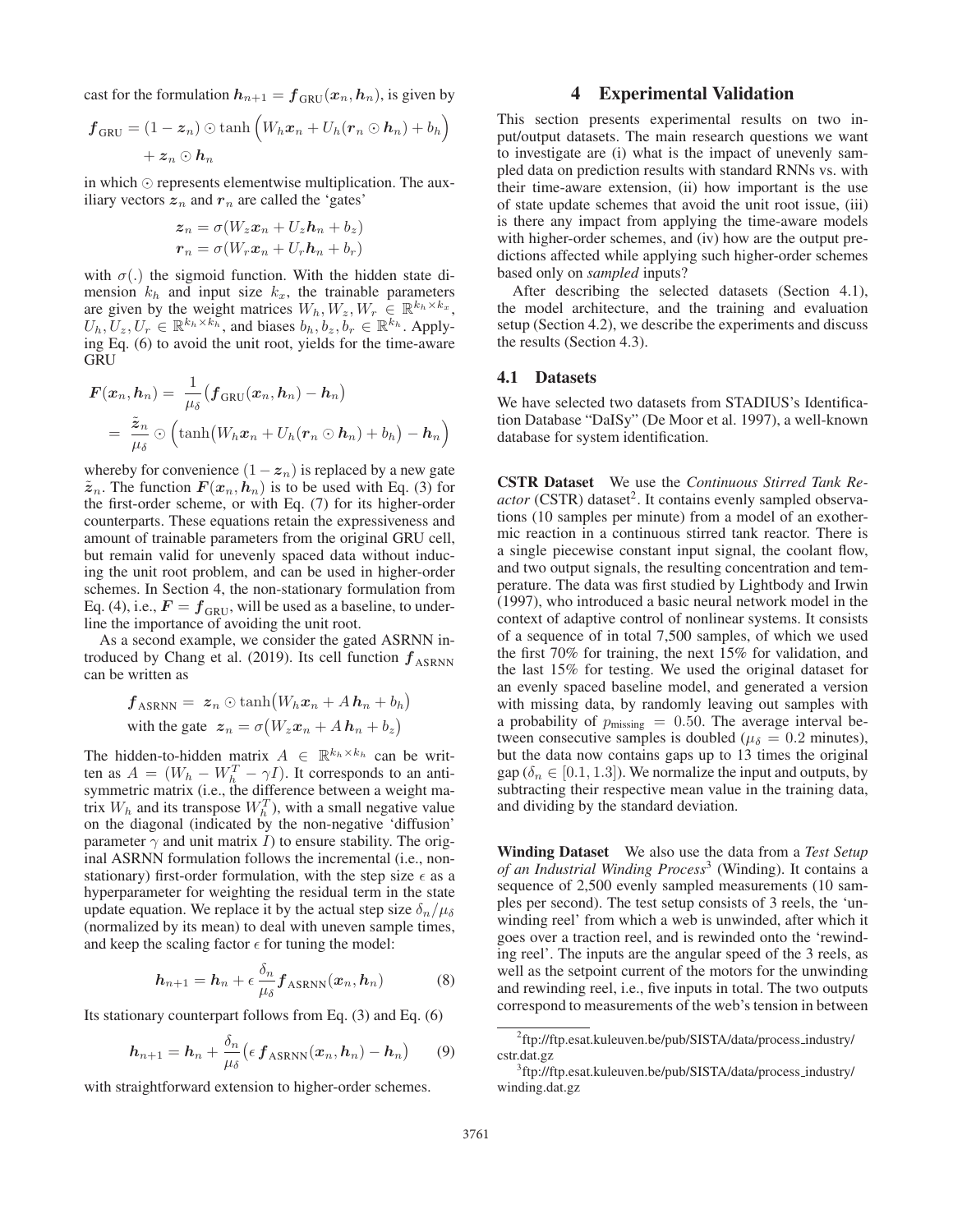the reels. The data was introduced and first studied by Bastogne et al. (1997). We again created an artificial unevenly sampled data sequence based on real-world data, by randomly leaving out samples with probability  $p_{\text{missing}} = 0.50$ . We used the first 70% of the input sequence for training, then 15% for development, and the last 15% for testing.

## 4.2 Experimental Sfinaletup

The overall goal of this work is to demonstrate how standard RNNs can be applied to unevenly sampled data from input/output models. To keep the approach generic, we use the same overall architecture and training procedure for both datasets.

Model Architecture Modeling the data using a recurrent network with the same input dimension  $k_x$  as the number of observed system inputs, appeared not sufficient. We therefore use RNN cell functions with a potentially higher input size  $k$  and the same state size, and feed it with the observed input data (1 dimension for CSTR, 5 for Winding) extended to k dimensions by applying a trainable linear mapping from the inputs to  $k$  dimensions, followed by a tanh non-linearity. As output function  $G(h)$  (from Eq. (3)) we use a trainable linear mapping from  $k$  state dimensions to the observed output space (2 dimensions for both datasets).

Evaluation We report the root relative squared error (RRSE) averaged over the  $k_{\text{out}}$  output channnels. Being a relative metric, it allows comparing results between different models and datasets. The RRSE is defined as (Botchkarev 2018)

$$
\text{RRSE} = \frac{1}{k_{\text{out}}} \sum_{i=1}^{k_{\text{out}}} \sqrt{\frac{\sum_{n=1}^{N} (\hat{y}_n^{(i)} - y_n^{(i)})^2}{\sum_{n=1}^{N} (\hat{y}_n^{(i)} - \mu_y^{(i)})^2}}
$$

in which  $\hat{y}_n^{(i)}$  represents the predicted test value for channel *i* at time step *n*, whereas  $y_n^{(i)}$  is the corresponding ground truth value, with  $\mu_y^{(i)} = \frac{1}{N} \sum_n y_n^{(i)}$  the channel mean.

Per output channel, the RRSE can be interpreted as the root mean squared (RMS) error of the prediction, normalized by the RMS error of the channel's average as a baseline. In other words, for an RRSE value of 100%, the model performs no better than predicting the mean.

The test value is obtained by evaluating the model through the entire sequence, to ensure that the test sequence receives the appropriate initial state, and calculating the RRSE on the test sequence only. All reported values are the mean (and standard deviation) over five training runs starting from a different random initialization of the network.

Training We train the model with backpropagationthrough-time (Werbos 1988) over 20 time steps, and perform the optimization in parallel over mini-batches of (possibly overlapping) segments of 20 time steps. The hidden state  $h_0$ at the start of the entire sequence is randomly initialized, and trained with the model. After each training epoch over all segments, a forward pass through the entire train sequence

Table 2: Hyperparameters tuned over ranges  $b \in \{64, 512\}$ ,  $k \in \{5, 10, 20, 30, 40, 60, 80, 100, 150\}, \text{ and } \lambda \in$  $\{0.001, 0.003, 0.01\}.$ 

|                         |            | <b>CSTR</b>  | Winding    |              |  |
|-------------------------|------------|--------------|------------|--------------|--|
| hyperparameter          | <b>GRU</b> | <b>ASRNN</b> | <b>GRU</b> | <b>ASRNN</b> |  |
| minibatch size $b$      | 512        | 512          | 512        | 64           |  |
| state size $k$          | 20         | 100          | 10         | 10           |  |
| learning rate $\lambda$ | 0.001      | 0.001        | 0.003      | 0.01         |  |

is performed, and the resulting states are used as initial state for the corresponding training segments (i.e., we used the training 'scheme 4' as introduced by De Boom, Demeester, and Dhoedt (2018)). We minimize the mean squared error of the predicted outputs using the Adam optimizer (Kingma and Ba 2014), and apply early stopping by measuring the RRSE on the validation sequence.

In order to investigate whether the proposed models work out of the box, rather than requiring substantial tuning, we only tune the baseline GRU and ASRNN models, without missing data. The same hyperparameters are then adopted for the experiments in the uneven sampling setting. They are shown in Table 2.

During our preliminary experiments, we noticed that applying regularization through dropout gave higher prediction errors. Given the small amount of training data (i.e., a single sequence of a few thousand measurements), our hypothesis is that applying dropout while allowing for larger numbers of trainable parameters did not allow to better capture the system dynamics, while it made training more difficult. We therefore chose to tune the model complexity only through the hidden state size  $k$ .

### 4.3 Results and Discussion

Baselines The test error for the GRU and ASRNN baselines without missing data are shown in Table 3 (top two lines). As mentioned above, the hyperparameters from Table 2 are tuned on these. For both models, the formulation without unit root is used. For the GRU, this comes down to its standard formulation, whereas for the ASRNN, the stationary variant in Eq. (9) is used, which for evenly sampled data reduces to  $h_{n+1} = \epsilon f_{\text{ASRNN}}(x_n, h_n)$ .

Overall it can be seen that the prediction error for the CSTR data is much lower than for the Winding data. This is likely due to properties of the datasets. The CSTR dataset contains smooth simulation results, and has a relatively higher sample rate with respect to changes in the signal compared to the Winding data, which consists of actual measurements.

We created a number of baselines for the data with missing samples as well, also shown in Table 3. When the standard GRU is applied, ignoring the missing data, there is a substantial increase of the error ('standard, ignore missing' in Table 3). The results are not dramatic, though. We hypothesize that the model learns, to some extent, to compensate in its output for sudden larger gaps in the input (due to larger temporal gaps). From that perspective, it does make sense to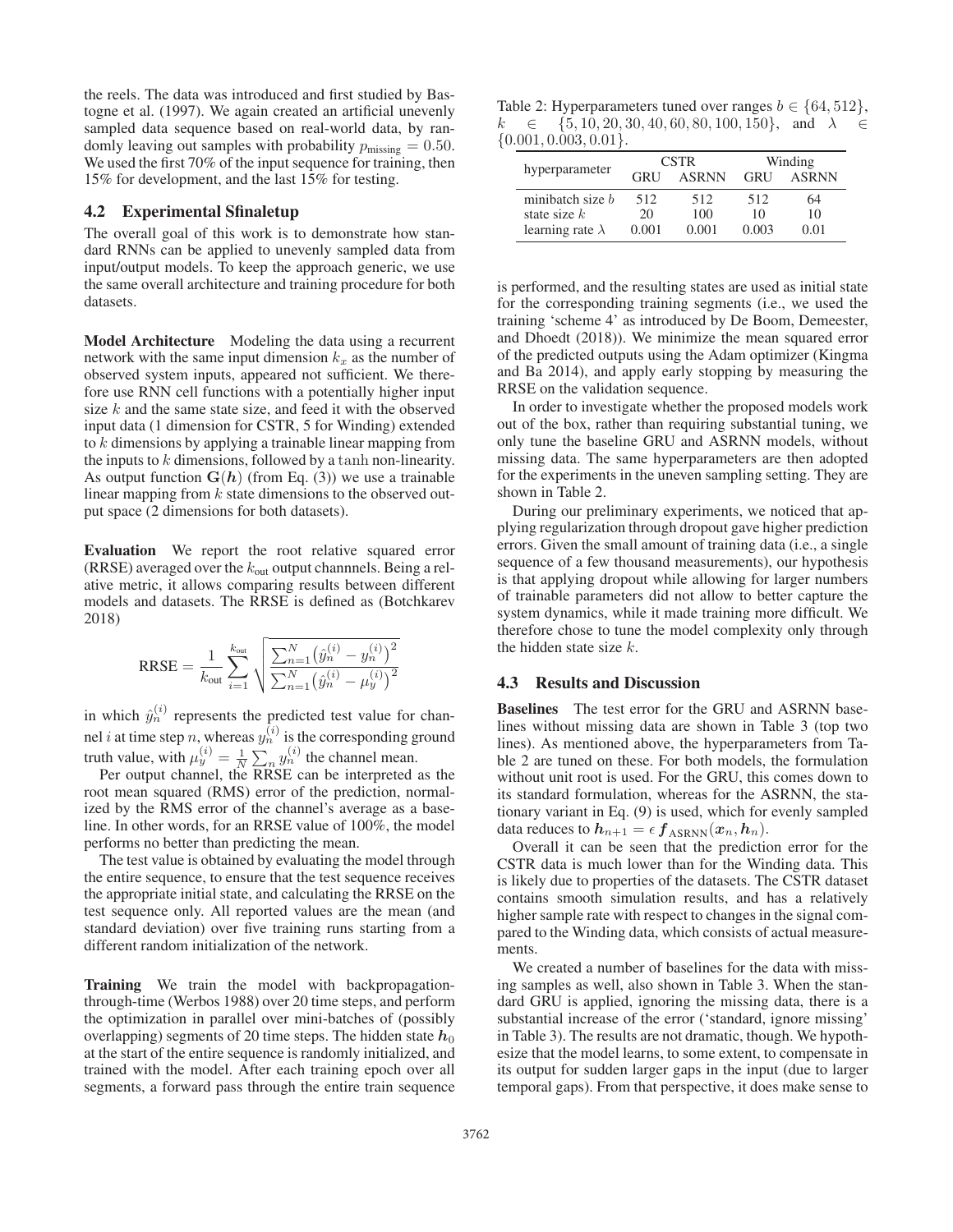Table 3: Baseline results with missing data. Displaying test RRSE values in percentage points (mean  $\pm$  std).

| Model                                                                                                                                                                          | <b>CSTR</b>                                                     | Winding                                                           |
|--------------------------------------------------------------------------------------------------------------------------------------------------------------------------------|-----------------------------------------------------------------|-------------------------------------------------------------------|
| Baselines on all original samples<br>GRU (standard)<br><b>ASRNN</b> (stationary)                                                                                               | $2.2 \pm 0.5$<br>$2.5 \pm 0.2$                                  | $20.1 + 0.6$<br>$27.4 \pm 3.9$                                    |
| Baselines with missing data<br>GRU (standard, ignore missing)<br>GRU (standard, extra input $\delta_n$ )<br>GRU (time-aware, non-station.)<br>ASRNN (time-aware, non-station.) | $10.8 \pm 0.6$<br>$9.2 + 1.4$<br>$79.7 \pm 8.0$<br>$12.3 + 1.1$ | $30.2 \pm 0.4$<br>$28.9 + 1.7$<br>$64.8 \pm 10.2$<br>$41.5 + 7.4$ |

apply a standard RNN to unevenly sampled data. A straightforward way to augment standard RNN models with variable time steps, is by providing the step size  $\delta_n$  (normalized) as an additional input signal to the model. This reduces the error by a few percentage points ('standard, extra input  $\delta_n$ ' in the table). More advanced models, in line with (Zhu et al. 2017), may provide an even better alternative.

Finally, we applied the incremental Euler scheme of Eq. (4) without compensation of the unit root, both for the GRU and the ASRNN (indicated as 'time-aware, nonstation.'). This leads to an increased error, confirming the hypothesis from Section 3.1 that the presence of the unit root negatively affects the modeling of stationary data. Note however that the ASRNN seems less affected than the incremental GRU model. The step size  $\epsilon$  and the diffusion parameter  $\gamma$  from the original ASRNN were both set to 1.0 for the baseline without missing data, but were now tuned over the same values as in (Chang et al. 2019), without much improvement.

Time-aware higher-order models The results for the stationary time-aware higher-order GRU model are shown in Table 4. The 'constant' vs. 'linear' input interpolation shown in the table is related to the issue identified in Section 3.2 that correct higher-order schemes require inputs evaluated in between samples, i.e.,  $x(t_n + c_i \delta_n)$ , with  $c_i$  depending on the specific Runge-Kutta scheme. For the CSTR data, the constant approximation  $x(t_n + c_i \delta_n) \approx x_n$  is sufficient as the inputs are piecewise constant over several time steps, and higher-order schemes lead to lower errors. However, this is not the case for the Winding dataset, where some of the inputs correspond to continuous variables. The results in Table 4 indeed show that higher-order schemes are not beneficial when the inputs are assumed piecewise constant within each sample interval (column 'constant' for the Winding data). However, with a simple linear interpolation between consecutive inputs  $x(t_n + c_i\delta_n) \approx (1 - c_i)x_n + c_i x_{n+1}$ , it seems the output error again decreases for the tested higherorder schemes. More advanced interpolation methods may be more suited still, but were considered out of scope for this work.

For both datasets, the EULER scheme performs a few percentage points worse than the standard GRU where the time steps are not explicitly encoded (see baseline 'ignore missing' in Table 3). This might be related to the absence of hy-

Table 4: Stationary time-aware higher-order GRU with constant vs. linear input interpolation for the datasets with missing data. Displaying test RRSE values in percentage points (mean  $\pm$  std).

| Scheme           | <b>CSTR</b>  | Winding      |                |  |  |
|------------------|--------------|--------------|----------------|--|--|
|                  | constant     | constant     | linear         |  |  |
| <b>EULER</b>     | $12.1 + 1.3$ | $33.1 + 0.6$ | $33.1 \pm 0.6$ |  |  |
| <b>MIDPOINT</b>  | $11.0 + 4.1$ | $35.3 + 2.1$ | $28.2 \pm 1.8$ |  |  |
| KUTTA3           | $9.9 + 4.7$  | $34.7 + 4.3$ | $27.1 + 1.0$   |  |  |
| R <sub>K</sub> 4 | $8.0 + 0.4$  | $32.2 + 6.6$ | $25.6 + 1.4$   |  |  |

perparameter tuning for the time-aware models. However, increasing the order leads to gradually lower test errors for the time-aware methods with appropriate input interpolation. The 4'th order RK4 method leads to the overall lowest error for the missing data setting, even without tuning.

Due to space constraints, Table 4 only shows time-aware results for the stationary GRU. Note that the corresponding ASRNN errors would remain slightly higher, consistent with the baselines. Also, the non-stationary counterpart of Table 4 would show that the presence of the unit root annihilates the positive effect of higher-order schemes entirely.

Summary We now shortly look back at the research questions formulated at the start of this section. In our setting, randomly leaving out training and test samples from a sequence of input/output system measurements leads to an increase in output prediction error. However, standard RNNs can still make meaningful predictions, especially when the temporal information is explicitly provided as a feature. For the datasets under study, the proposed time-aware higherorder schemes have the potential to compensate even better for the missing data. Eliminating the unit root appears however important when applying a standard RNN cell in an incremental update scheme. Furthermore, for data with continuously valued input samples, the use of higher-order schemes only makes sense if a proper interpolation in the input space is performed.

# 5 Conclusions and Future Research Ideas

This paper focused on using neural sequence models for input/output system identification from unevenly spaced observations. We showed how to extend standard recurrent neural networks to naturally deal with unevenly spaced data by augmenting the update scheme with the local step size in a way that allows modeling stationary dynamical systems, and showed how the resulting model can be used in higherorder Runge-Kutta schemes.

We provided experimental results for two different input/output system datasets where we experimented with the impact of randomly leaving out data samples. Applying the time-aware model in higher-order schemes, gave better output predictions compared to ignoring the uneven sample times. The direct extension of RNNs with the incremental Euler scheme to correctly account for uneven sample times appeared to give inferior results. We hypothesized that this was due to the unit root problem, leading to an inherently